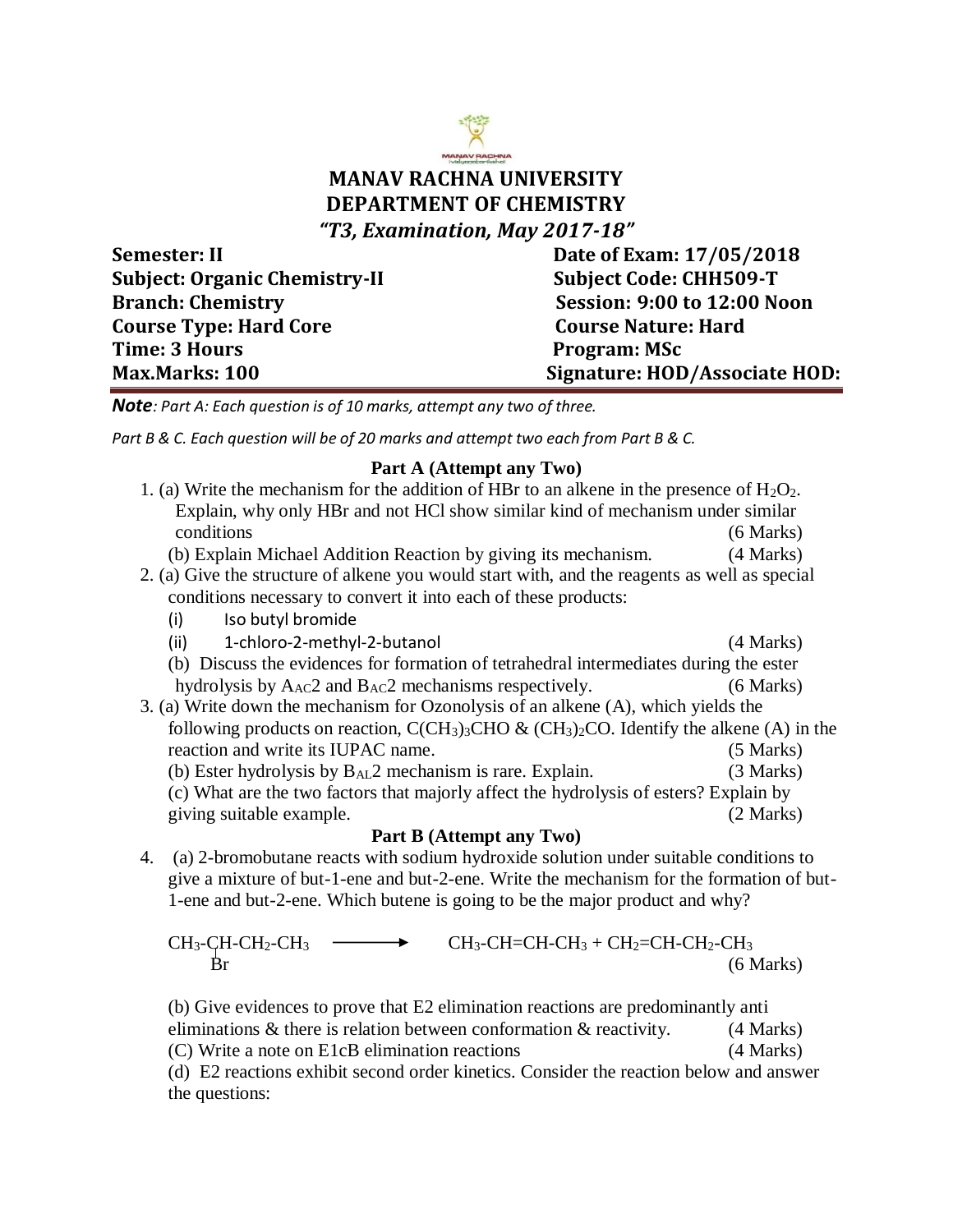

What happens to the rate if the concentration of:

- (i) Chlorocyclopentane is tripled and sodium hydroxide remains the same?
- (ii) Chlorocyclopentane remains the same and sodium hydroxide is doubled?
- (iii) Chlorocyclopentane is doubled and the concentration of sodium hydroxide tripled? (6 Marks)
- 5. (a) What are Pyrolitic elimination reactions? How such reactions proceed with acetates & Xanthates. (6 Marks)
	- (b) Write a note on Cope Elimination reaction. (4 Marks)
	- (c) What major product results when 2-bromo-2-methylbutane is treated with sodium ethoxide. Explain the rule on basis of which this product is formed. (5 Marks)
	- (d) Write the mechanism for E1 elimination reactions. Predict the products of reaction between tert. butyl bromide & ethanol. (5 Marks)
- 6. (a) How many distinct alkenes can result from E2 elimination of the compound below? Give their structures and IUPAC names.



(b) Write the mechanism of Chugave reaction. (5 Marks) (c ) Both substitution and elimination will happen during the reaction between a mixture of 2-bromopropane and sodium hydroxide solution. State the conditions which will give you the greatest chance of getting elimination rather than substitution. (6 Marks)

(d) Predict which of the following will undergo E1/SN1 more rapidly. Why?



(4 Marks)

**Part C (Attempt any Two)**

7. (a) Draw the *pi*-MO diagrams of (a) 1,3- butadiene and (b) allyl cation and explain their characteristic features. (8 Marks) (b) What are Diels-Alder reactions? Using orbital symmetry, explain why a Diels–Alder reaction does not take place under photochemical reaction conditions. (6 Marks) ( c) Draw the product (including stereochemistry) formed in each pericyclic reaction

using curved arrows: